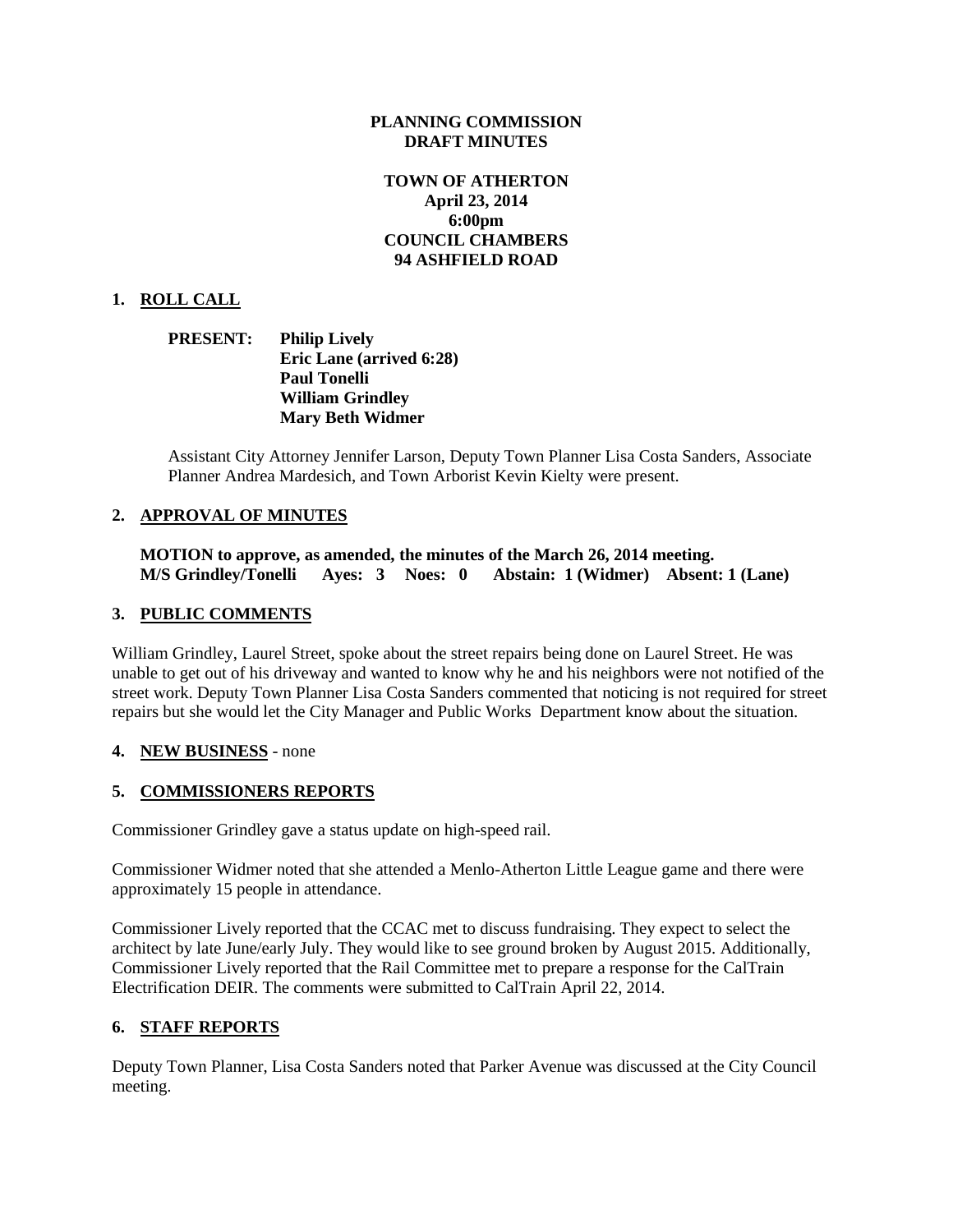## **PUBLIC HEARING**

**7. Heritage Tree Removal Permit – 96 Ridgeview Drive (APN 073-181-340) –** Heritage Tree Removal Permit to allow the removal of five Heritage Trees (including two in the Right-of-Way).

Associate Planner Andrea Mardesich presented the item.

Commissioner Widmer expressed concern about the changes in drainage since so much soil removal was necessary.

Christopher Yates, landscape architect, responded that once the contaminated soil is removed, the site will be filled in to the level that was shown on the submitted plans.

Michael Young, arborist, explained that taking the soil out will necessitate the removal of the named trees since the feeder roots are in the soil removal area.

Commissioner Grindley asked why, if the soil is contaminated, is the tree healthy. Michael Young answered that the toxin is not poisonous to trees. Michael Young added that to successfully replant the tree, the soil needs to be retained with the roots and that they could not remove the contaminated soil and save the trees.

Commissioner Lively asked if soil samples were taken near the trees. Michael Young answered that there were multiple layers of sampling done.

Mitch Zaninelli, Red Horse Construction, spoke about the toxic soil samples adjacent to the Beech tree. He noted that contamination was in the top 16-24 inches only.

Commissioner Tonelli asked why the contamination levels are different around different trees. Mitch Zaninelli answered that it depends on the chemical's usage. He explained that the chemical is not water soluble and will cling to soil where it is sprayed. Commissioner Grindley asked if the toxin could be downhill from the subject property. Mitch Zaninelli answered that it could be downhill, due to silting, and added that the neighbors have been notified about the contamination.

In response to a question from Commissioner Tonelli, Town Arborist Kevin Keilty explained that it is likely that the toxin resulted from treating roses near the Beech tree for aphids. He added that Beech trees are surface rooted and sensitive to transplant. Removing soil to a safe level would dry the roots out too much.

Commissioner Tonelli asked about the other four trees. Kevin Keilty answered that they are not great specimens. He noted that the applicants will be replacing the oak with a large specimen.

The Commission agreed that the contaminated soil cannot be allowed to remain and losing the trees is disappointing. Commissioner Grindley noted that he would vote in favor but with great reluctance.

**MOTION that the Planning Commission approve the Heritage Tree Removal Permit for the removal of five heritage trees, identified on the site plan as trees #41, #43, #49, #59, and #72 at 96 Ridgeview Drive subject to the conditions listed in the Heritage Tree Removal Certificate based on the reasons incorporated in the Staff Report.**

**M/S Tonelli/Widmer Ayes: 4\* Noes: 0 Abstain: 1 (Lane)**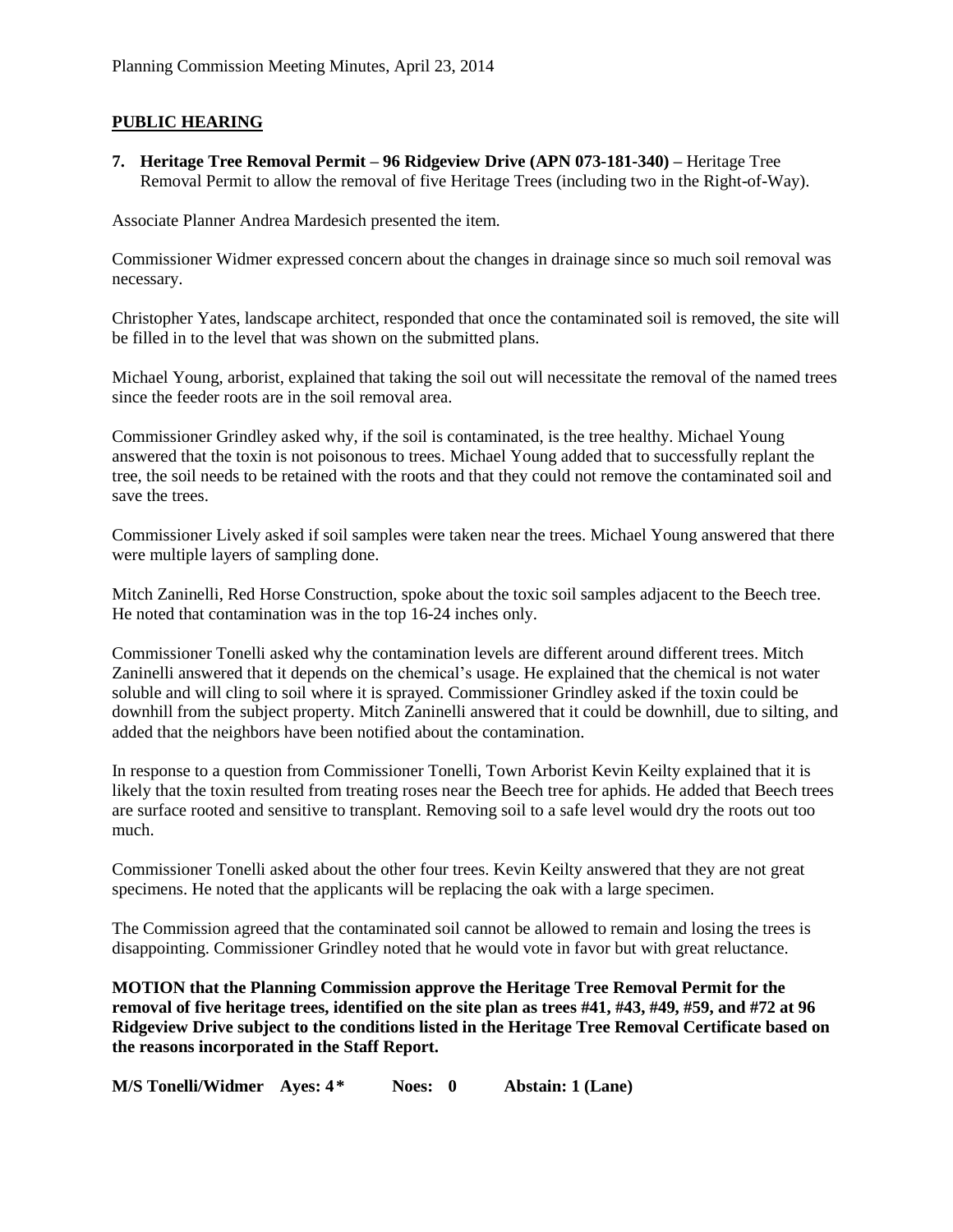## *Findings:*

1. *The removal of the trees would not be contrary to the purpose and intent of the Atherton General Plan.*

Chair Lively noted the 10-day appeal period.

8. **Variances – 70 Linden Avenue (APN 061-173-070) –** Variance to 1) allow basement lightwells to extend into the required side yard setback for the main residence and 2) allow a swimming pool to be located closer to the front and exterior side property lines than is allowed by the Atherton Municipal Code.

Associate Planner Andrea Mardesich presented the item.

Fu-Tung Cheng, designer, gave an overview of the project. He highlighted the desire to preserve the Thomas Church landscaping and explained the need for variances.

Commissioner Grindley asked for clarification on how the lightwells will provide ventilation. Fu-Tung Cheng answered that there will be grating above to let light and air through.

Commissioner Tonelli asked why the design couldn't be made to fit inside the setbacks. Fu-Tung Cheng answered that it would ruin the proportions and design of this modernist house. He added that he feels the request complies with the spirit and the wishes of the Town.

Chris DiCenzo, owner, spoke in support of the request and gave a background of the project as well as a history of the house and grounds.

Commissioner Lane commented that he believes in the design and would like to make it work. He expressed concern about the location of the pool.

Commissioner Widmer is concerned about the light wells and light pollution. Commissioner Lane pointed out that this project will create less light than a two-story house, which would be allowed by right on the site.

Commissioner Tonelli admires and respects the design and the desire to keep the house at one story and preserve the historic nature of the house.

Commissioner Lively noted that it is an unusual lot, located at the intersection of three streets. He likes one-story houses and is in favor of granting both variances.

**MOTION that the Planning Commission approve two Variances at 70 Linden Avenue as the subject property is uniquely limited due to being located at the corners of Catalpa Drive, Linden Avenue and Hawthorne Drive.**

#### **M/S Grindley/Lane Ayes: 4 Noes: 1 (Widmer)**

*Findings:*

*1. There are special circumstances applicable to the property, including size, shape, topography, location or surroundings, where the strict application of the Zoning Title deprives such property of privileges enjoyed by other property owners in the vicinity and under identical land use and zoning classification.*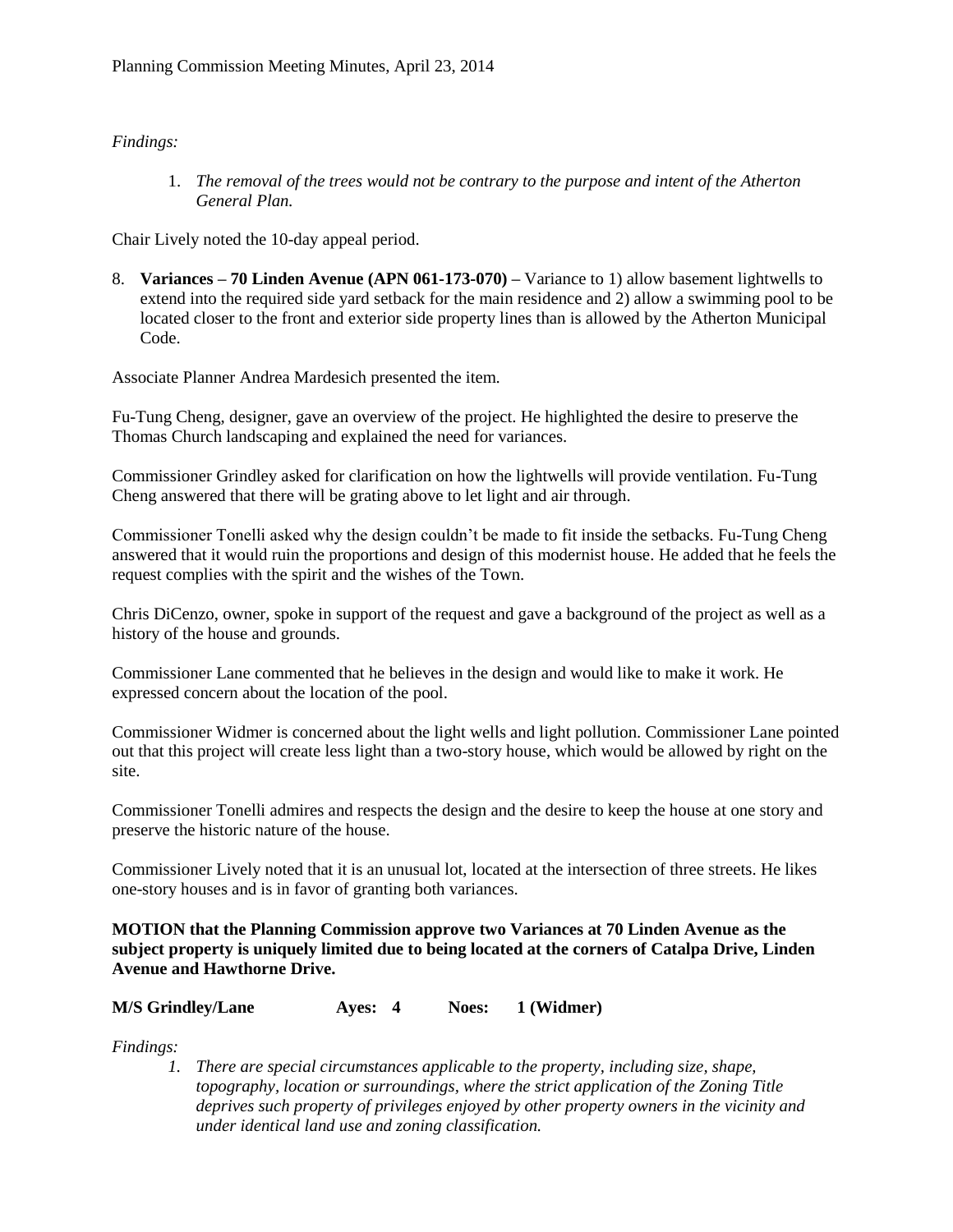- *2. Granting the Variances does not constitute a grant of special privileges inconsistent with the limitations upon other properties in the vicinity and zone in which such property is situated.*
- *3. Granting the Variances will not adversely affect the interest of the public or the interest of the residents and property owners in the vicinity of the premise in question.*
- *4. The granting of the Variances is consistent with the objectives of the General Plan and the Zoning Code.*

Chair Lively noted the 10-day appeal period.

## **9. Ordinance Amending Atherton Municipal Code Chapter 17.40 Accessory Buildings and Structures**

Deputy Town Planner Lisa Costa Sanders introduced the item noting some of the items for discussion are staff-initiated changes to the code and others were suggested by residents, designers, and builders.

Associate Planner Andrea Mardesich presented the item. She explained the first change proposed to the ordinance: remove 8' setback requirement between Accessory Building and Accessory Structures, and between various Accessory Structures.

Commissioner Lively asked what minimum distance staff is proposing. Andrea Mardesich answered that staff is not proposing a minimum separation distance between structures.

Commissioner Grindley confirmed that the proposed change is to the setback between accessory buildings and accessory structures and between accessory structures and other accessory structures.

Commissioner Tonelli is concerned about allowing no minimum and having no design review.

## OPEN PUBLIC COMMENT

Joe Comartin, Polheumus Road, gave a brief history of the item and explained his practical experience with implementing the setback.

Commissioner Lane noted that this would not change the fundamental that these structures must be eight feet away from the house.

Joe Comartin added that design problems resulting from the setback are becoming more prevalent due to the increase in garden amenities.

Commissioner Lane commented that he doesn't want to spur unintended consequences. He wants to keep the intention safe but not overly restrictive.

Carol Flaherty, Camino de los Arboles, spoke in support of the proposal. She sees it as a practical and thoughtful change.

Associate Planner Andrea Mardesich explained the next suggested change: to allow small, uncovered structures to encroach into the required side and rear yard setbacks of the main residence. Andrea Mardesich explained that this change was proposed by staff primarily to allow air conditioning units to be next to a house and not closer to adjacent properties.

Commissioner Widmer expressed concern about dog runs and chicken coops. Andrea Mardesich explained that dog runs are already allowed anywhere on the property as fences under six feet tall are not restricted. She added that this proposed change is complaint based.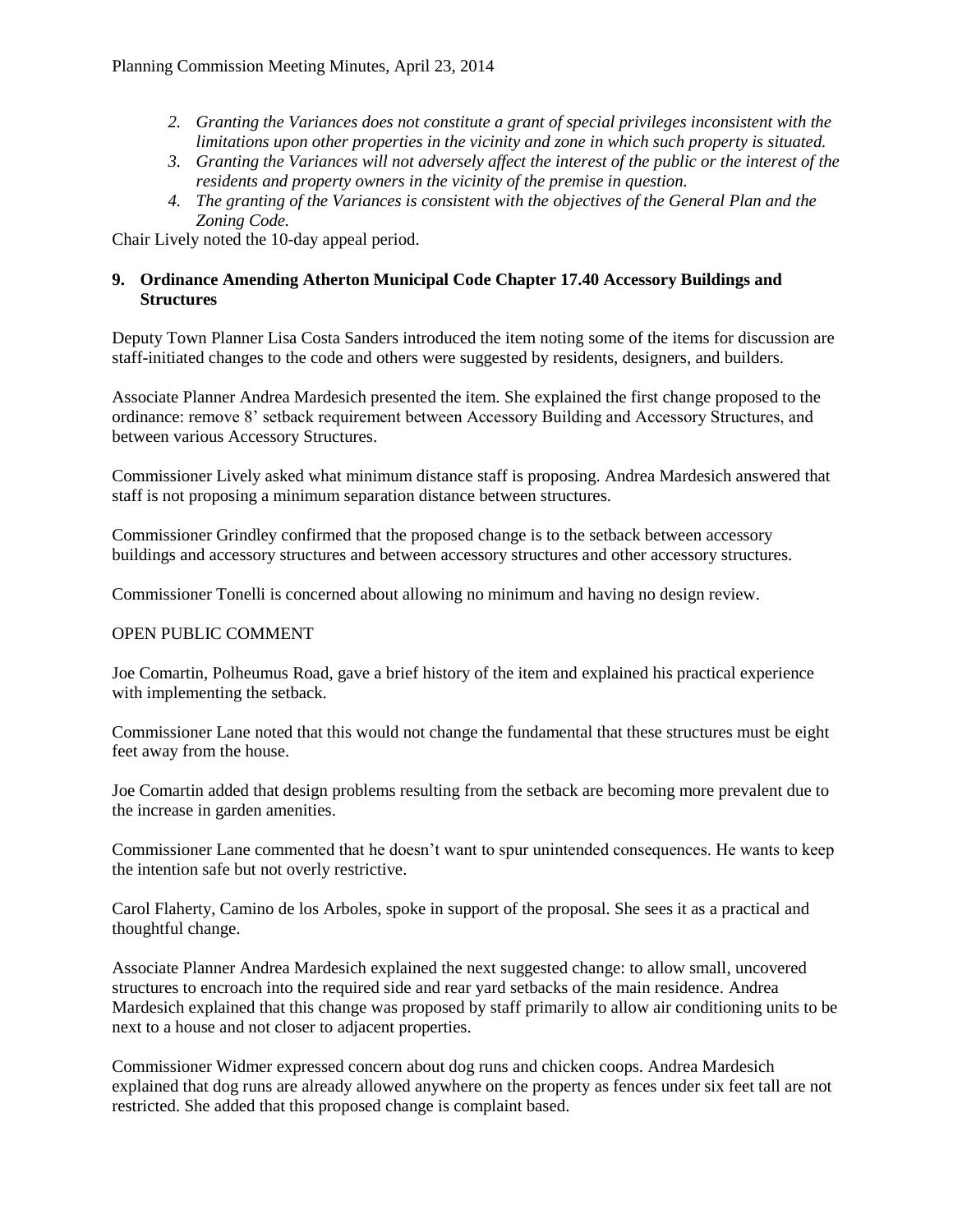Commissioner Grindley asked about the noise regulations for pool equipment. Deputy Town Planner Lisa Costa Sanders answered that there is a decibel rating to be met as well as specific hours of operation for pool equipment.

Associate Planner Andrea Mardesich explained the remaining items proposed for amendment.

Chair Lively cautioned that a lot of time and money was spent on the update to the Town's Municipal Code and he is hesitant to jump in and change it in short order.

Commissioner Grindley noted that they are attempting to legislate design.

Commissioner Lane suggested that they could now see how the rules are implemented.

Chair Lively asked staff which of the changes are most important. Associate Town Planner Andrea Mardesich answered that the first two are most important to staff.

Carol Flaherty noted that people are waiting for these changes to be made and she sees them as trivial.

Joe Comartin spoke briefly about the benefits of the builder's roundtable. Chair Lively asked who the stakeholders of the group are. Mr. Comartin answered: the Building department, Planning department, residents and builders.

**MOTION to recommend the City council adopt the Ordinance amending Atherton Municipal Code Section 17.40.040 to add the words "or skylights" to section 17.40.040 so it reads: "Windows. Accessory buildings and structures may include windows and/or skylights, except that no window openings** *or skylights* **that face the side or rear property line shall be located over nine feet above the ground level."**

**M/S Grindley/Lane Ayes: 5 Noes: 0**

Chair Lively would like to cover only one of these items at each meeting moving forward.

**MOTION to continue the public hearing to the next Planning Commission meeting on May 28, 2014.**

**M/S Lane/Grindley Ayes: 5 Noes: 0**

## **10. Ordinance Adding Atherton Municipal Code Chapter 17.58: Density Bonus and Other Concessions or Incentives.**

Deputy Town Planner, Lisa Costa Sanders presented the item. She explained that this is state law requirement that is applied to the Town of Atherton if the Town does nothing. It would be beneficial to adopt an Atherton-specific density bonus ordinance, as it would be applicable to the Town.

Commissioner Widmer expressed concern that the Planning Commission will be responsible for approving future density bonus applications. She asked several questions about the State's requirements for density bonuses.

Assistant City Attorney Jennifer Larson noted that the ordinance creates no new liability for the Town. She added that the Town is actually doing the bare minimum to comply with the state's requirements. If the Town does nothing, the Town is subject to the State's density bonus regulations. Jennifer Larson